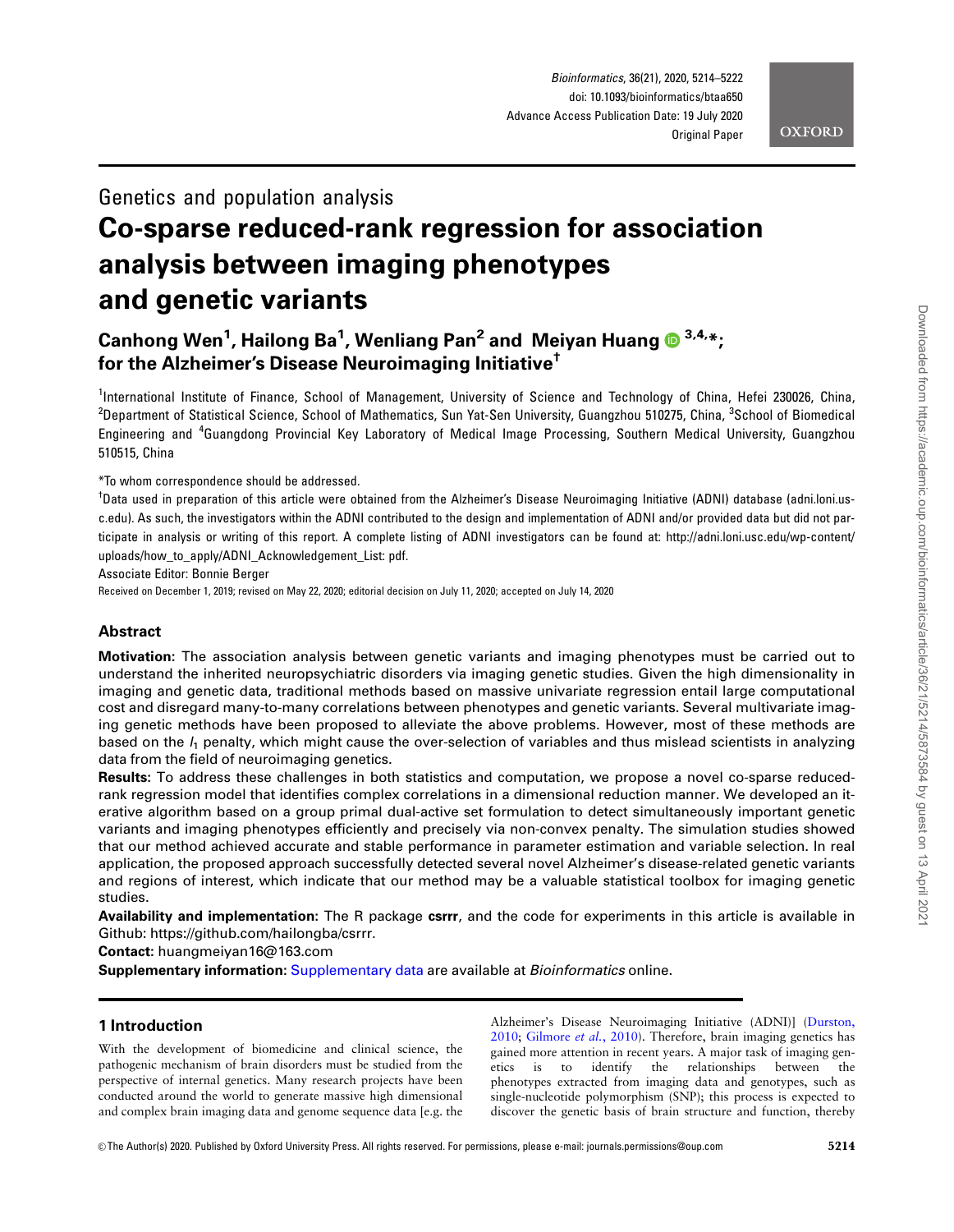further offering help for the prediction, diagnosis and treatment of various complex brain-related disorders, such as schizophrenia and Alzheimer's disease (AD) (Du et al.[, 2018;](#page-7-0) [Hashimoto](#page-8-0) et al., 2015; [Saykin](#page-8-0) et al., 2015).

During the past decade, numerous studies on imaging genetics have been proposed, in which the most recently method used was genome-wide association study (GWAS). Traditional GWAS methods are based on the mass-univariate linear model. However, the association between imaging phenotypes and genetic variants is a complex many-to-many relationship. Thus, univariate analysis of traditional GWAS is insufficient to address the complex relationship between imaging and genetic data [\(Dudbridge, 2016](#page-8-0); Li [et al.](#page-8-0), [2015\)](#page-8-0). Moreover, running GWAS poses remarkable computational challenges given the high dimensionality of imaging (millions of brain locations) and genetic data ( $\sim$ 10<sup>6</sup> known variants) ([Huang](#page-8-0) et al.[, 2017](#page-8-0)). To accelerate the calculation of GWAS, [Huang](#page-8-0) et al. [\(2015\)](#page-8-0) proposed a fast voxel-wise genome-wide association analysis framework. By treating the imaging phenotypes as a whole, [Wen](#page-8-0) et al. [\(2018\)](#page-8-0) proposed the use of distance covariance to incorporate the correlations in imaging phenotypes for GWAS to alleviate the calculational cost. However, the above two methods are based on univariate regression analysis. Thus, the correlations between imaging phenotypes and genetic variants are ignored.

Several multivariate imaging genetic methods have been introduced to overcome shortcomings in univariate regression analysis. Among these methods, co-sparsity in imaging phenotypes and genetic variants is generally assumed. A sparse canonical correlation analysis (SCCA) was developed to explore the correlation between two high-dimensional datasets under the co-sparsity assumption ([Witten](#page-8-0) et al.[, 2009](#page-8-0)). However, SCCA only focuses on the correlation between the top two canonical correlation vectors and cannot find the exact mapping model between two datasets. To overcome this problem, Ma et al. [\(2014\)](#page-8-0) proposed a thresholding singular value decomposition (TSVD) method by imposing sparse constraints on the left and right singular vectors of the coefficient matrix. In this way, they showed that the TSVD approach can realize co-sparsity in the responses and predictors and retain a low-rank structure. An alternative to achieve co-sparsity is the use of the sparse version of the reduced rank regression (RRR) model, which is a multivariate-tomultivariate model with a low-rank constraint on the coefficient matrix. To realize co-sparsity in RRR, [Vounou](#page-8-0) et al. (2010) developed a sparse RRR method by simplifying the RRR model to rank-one models based on the assumption of diagonal covariance matrices in phenotypes and genetic variants. However, this assumption is often violated in practice (Kong et al.[, 2020;](#page-8-0) Zhu et al.[, 2014](#page-8-0)). To relieve this problem,  $Zhu$  *et al.* [\(2014\)](#page-8-0) established a Bayesian framework to build a sparse version of RRR and applied it to an imaging genetics study. Kong et al. [\(2020\)](#page-8-0) proposed a low-rank linear regression model to obtain a sparse estimate of the coefficient matrix based on trace norm regularization. However, most existing methods achieve co-sparsity via imposing  $l_1$ -type norms as regularizer, which might yield inadequate performance. The reason for the poor performance lies in the  $l_1$  norm, which is a convex approximation of  $l_0$  norm and introduces bias when the value is far from zero. Thus, methods based on the  $l_1$  norm might cause bias in the estimation and thus lead to the over-selection problem.

To address the above challenges, we propose a new co-sparse RRR (CSRRR) model that simultaneously selects imaging phenotypes and genetic variants via the  $l_0$  norm. However, variable selection via  $l_0$  norm corresponds to the well-known best subset selection problem, which is thought to be NP-hard [\(Natarajan, 1995](#page-8-0)). Recently, a primal-dual active set (PDAS) formulation was presented for the best subset selection problem in linear, logistic and Cox re-gression model (Wen et al.[, 2017](#page-8-0)). The best subset selection could be solved at considerably large problem sizes within seconds. Based on this idea, we extended the PDAS formulation to a group PDAS (GPDAS) formulation and developed an iterative algorithm to study the association between genetic variants and imaging phenotypes. This article offers four methodological contributions. The first one introduces the CSRRR model to directly solve high-dimensional imaging genetic data within a reasonable time frame. The second one uses the  $l_0$  norm regularizer to jointly select the desired numbers of genetic variants and imaging phenotypes to realize the sparse structure. This norm penalty involves the best subset selection problem, which is hard to solve traditionally. The third one aims to develop an iterative algorithm based on GPDAS to solve the best subset selection problem and achieve an accurate solution efficiently and precisely. The fourth one reduces the computational spending and considers complex relationships between imaging phenotypes and genetic variants compared with traditional univariate linear methods. Based on the simulation studies, the proposed CSRRR can accurately estimate regression coefficients and jointly detect the causal SNPs and the affected regions of interest (ROIs) under a variety of simulation settings compared with several existing methods. We also demonstrated the effectiveness of the proposed method in an application of imaging genetic data analysis on ADNI data.

The rest of the article is organized as follows. Section 2 expounds our proposed methodology for co-sparsity best subset selection in the RRR model and presents an efficient iterative algorithm based on GPDAS for solving the CSRRR model with joint orthogonality constraints and non-convex sparsity. Section 3 demonstrates the competitive numerical performance of the proposed algorithm using simulation studies and applies our method to analyze large-scale imaging genetic data from the ADNI database. Section 4 provides the conclusions and discussions.

# 2 Method and algorithm

# 2.1 The CSRRR method

Suppose that we have *n* independent observations  $(X, Y) =$  $\{(x_i, y_i), i = 1, \ldots, n\}$ , where  $x_i \in \mathbb{R}^p$  represents the p-dimensional genetic variants, and  $y_i \in \mathbb{R}^q$  denotes the q-dimensional imaging phenotypes. The RRR model with rank constraint  $r$  is defined by

$$
Y = XC + E, \quad \text{rank}(C) \le r,\tag{1}
$$

where  $C \in \mathbb{R}^{p \times q}$  is an unknown coefficient matrix with rank $(C) \leq r$ , and  $E = (\epsilon_1, \ldots, \epsilon_n)^T \in \mathbb{R}^{n \times q}$  is a random error matrix<br>with independent zero mean and finite variance entries. In addition with independent zero mean and finite variance entries. In addition to the centering assumption in responses and predictors, we further assumed that the predictors are normalized with unit variance.

In imaging genetic studies, we commonly assume that only a small subset of genetic variants contributes to any imaging phenotype, and that each selected genetic variant is associated with a small subset of phenotypes [\(Vounou](#page-8-0) et al., 2010). Under this assumption, both imaging phenotypes and genetic variants are sparse. Thus, the regression coefficient C has sparsity in the row and column under the settings of the RRR model. Given the sparse levels  $k_x$  and  $k_y$ , we considered the following variable selection problem

$$
min_C ||Y - XC||_F^2, \quad s.t. rank(C) \le r, \, ||C||_{2,0} = k_x, \, ||C^{\top}||_{2,0} = k_y, \tag{2}
$$

where  $|| \cdot ||_F$  denotes the Frobenius norm, rank $(\cdot)$  indicates the matrix rank and  $||C||_{2,0}$  counts the number of non-zero rows in C,  $1 \le$  $r \leq \min(\text{rank}(X), \hat{q}, k_x, k_y), 1 \leq k_x \leq \min(p, n)$  and  $1 \leq k_y \leq$  $min(q, n)$ . For simplicity, we refer to problem (2) as the CSRRR problem henceforth.

#### 2.2 Algorithm

The interplay between orthogonality constraints and non-convex sparsity in rank and sparsity creates substantial algorithmic challenges for solving the CSRRR problem in (2), for which numerous existing algorithms can become either inefficient or inapplicable.

To eliminate the rank constraint in (2), we expressed the coefficient matrix C as a product of two matrices, i.e.  $C = BV^{\top}$ , where  $V \in \mathbb{R}^{q \times r}$  is an orthogonal matrix and  $B \in \mathbb{R}^{p \times r}$ . Then, the optimization problem in (2) can be rewritten as tion problem in (2) can be rewritten as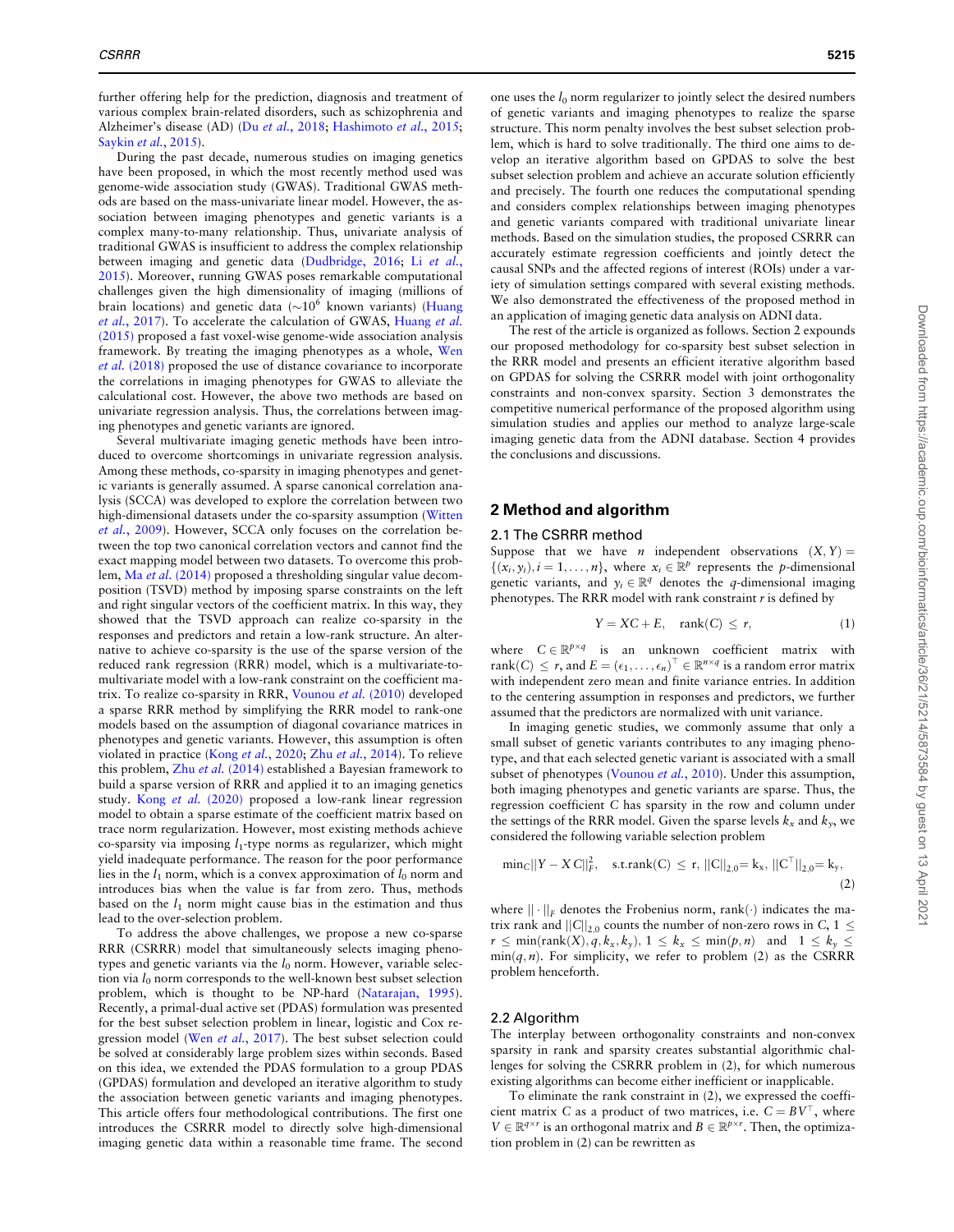$$
\min_{B,V} ||Y - XBV^{\top}||_F^2, \quad s.t. V^{\top}V = I_r, \ ||B||_{2,0} = k_x, \ ||V||_{2,0} = k_y.
$$
\n(3)

The estimates of B and V obtained from problem (3) are not unique, i.e. B and V are not identifiable. Suppose that  $(\hat{B}, \hat{V})$ denotes the solution of (3). Then,  $(\tilde{B} = \tilde{B}Q, \tilde{V} = \tilde{V}Q)$  also solves problem (3), where Q is any orthogonal matrix. However, given the fact that  $\tilde{C} = \tilde{B}\tilde{A}^{\perp} = \hat{B}\tilde{A}^{\perp} = \hat{C}$ , the estimation of C is unique, i.e. C is identifiable. This condition indicates that the division of C into a product of B and V causes no change in the estimation. Optimization was performed with respect to B and V, and it can be achieved in a block-wise iteration. To be precise, given the current estimate  $(B^{(m)}, V^{(m)})$  for the mth iteration, the CSRRR optimization of problem (3) consists of the following iterations:

• B-step:

$$
B^{(m+1)} = \text{argmin}_{B} ||Y - XB(V^{(m)})^{\top}||_{F}^{2}, \text{ s.t.} ||B||_{2,0} = k_{x}.
$$

V-step:

$$
V^{(m+1)} = \operatorname{argmin}_{V} ||Y - XB^{(m+1)}V^{\top}||_F^2, \text{ s.t. } V^{\top}V = I_r,
$$
  

$$
||V||_{2,0} = k_y
$$

B-step involves the best subset selection with each row being a group or group subset selection. Particularly, by the orthogonality constraint  $(V^{(m)})^T V^{(m)} = I_r$ , the problem in B-step is equivalent to (omitting terms not involving B)

$$
\min_{B \in \mathbb{R}^{p \times r}} ||YV^{(m)} - XB||_F^2, \quad \text{s.t.} ||B||_{2,0} = k_x. \tag{4}
$$

:

V-step involves orthogonality and sparsity constraints, which result in difficulty in directly addressing the optimization problem. Actually, it is a sparse version of the orthogonal Procrustes problem (Schönemann, 1966). To tackle the computational difficulty, we first identified the non-zero row of V, i.e.  $A_{\nu}$ , by ignoring the orthogonal constraint and searched for an optimal orthogonal solution within a threshold parameter space  $TS = \{V \in R^{q \times r} : V_{(\mathcal{A}_v)^\epsilon} = 0\}.$ By ignoring the orthogonality constraint, V-step reduces the following orthogonality-removed problem

$$
\min_{V \in \mathbb{R}^{q \times r}} ||Y - XB^{(m+1)}V^{\top}||_F^2, \quad \text{s.t.} ||V||_{2,0} = k_y. \tag{5}
$$

which is also a group subset selection problem. Within the threshold space TS, V-step involves finding an optimal  $V_{A_v}$  that can be derived from the following Procrustes problem

$$
\min_{V \in \mathbb{R}^{|A_v| \times r}} ||Y_{A_v} - XBV^\top||_F^2, \quad \text{s.t.} \quad V^\top V = I_r. \tag{6}
$$

The above problem has a closed-form solution given by singular value decomposition (SVD), i.e.  $V_{A_v} = U_w V_w^{\top}$ , where  $U_w$  and  $V_w$ are obtained from the SVD of  $W = Y_{A_v}^{\top} X B^{(m+1)}$ , i.e.  $W = U_w D_w V_w^{\top}$ .

#### 2.2.1 Group subset selection

B- and V-steps involve the group subset selection problem with elements in each row being a group [see problems in (4) and (5), respectively]. In this section, we develop a group-type generalization of the PDAS algorithm to solve the group subset selection problem. The PDAS algorithm was introduced to solve the best subset selection problem in parametric models with univariate response; it is computationally efficient in identifying the best sub-model as stated by Wen et al. [\(2019\)](#page-8-0). The computational efficiency lies in utilizing an active set updating strategy and fitting the sub-models through the use of complementary primal and dual variables.

For problem (4), let  $\overline{B} = (B_{1}^T, B_{2}^T, \dots, B_{p}^T)^T$  be a coordinate-<br>wise minimizer and  $l_i(b) = ||YV^{(m)} - \sum_{i \neq j} X_{i}B_{i} - X_{i}b^T||_F^2$  with  $b \in R^r$  be the partial loss,  $j = 1, \dots, p$ . Minimizing the objective function  $l_j(b)$  yields  $b_j^\top = B_{j,\cdot} + \gamma_{j,\cdot}^B$ , where  $\gamma_{j,\cdot}^B = X_{\cdot,j}^\top (YV^{(m)} - XB)/n$ .

The constraint  $||B||_{2,0} = k_x$  indicates that  $p - k_x$  rows would be forced to reach zero. To determine such  $p - k_x$  rows, we considered the

Algorithm 1 GPDAS algorithm for B-step Input: Imaging phenotypes  $Y$ , genetic variants  $X$ , the desired levels of sparsity in genotypes  $(k_x)$  and the current estimate  $(B, V)$ . (1) Set  $l=0$ ; Initialize  $B^{(0)} = B$  and  $\Gamma^{(0)} = X^{\top} (YV - XB^{(0)})/n;$ (2) While  $B^{(l)}$  not converged do (2.a) Determine the sacrifies  $\Delta_j^{(B, I)} = ||B_{j, \cdot} + \gamma_{j, \cdot}^B||$ for  $j = 1, 2, \ldots, p;$ (2.b) Determine the active and inactive sets for  $B^{(l)}$  by  $\mathcal{A}^{(B, I)} = \{j: \Delta_j^{(B, I)} \geq \Delta_{[k]}^{(B, I)}\},$   $\mathcal{I}^{(B, I)} = \mathcal{A}^{(B, I)c};$ (2.c) Update  $B^{(l+1)}$  by  $B_{\mathcal{A}^{(B,1)}}^{(l+1)} = (X_{\mathcal{A}^{(B,1)}}^{\top} X_{\mathcal{A}^{(B,1)}} \mathcal{Y}^{-1} X_{\mathcal{A}^{(B,1)}}^{\top} YV \text{ and } B_{\mathcal{I}^{(B,1)}}^{(l+1)} = 0;$ (2.d) Update  $\Gamma^{(B, l+1)}$  by  $\Gamma_{\mathcal{A}^{(B, I)}}^{(B, I+1)} = 0$  and  $\Gamma_{\mathcal{I}^{(B, I)}}^{(B, I+1)} = \left( X_{\mathcal{I}^{(B, I)}}^{T} (YV^{(m)} - XB^{(B, I)}) \right) / n$ (2.e)  $l = l + 1$ . Output:  $\{\hat{B}, \hat{\mathcal{A}}^B\} = \{B^{(l+1)}, \mathcal{A}^{(B, l)}\}.$ 

sacrifices of  $l_j(b)$  which are given by  $\Delta_j^B = ||B_{j,:} + \gamma_{j,:}^B||^2$ , when  $b_j^T$ switches from  $B_{j}$ ,  $+ \gamma_{j}^{B}$  to 0. Among all the candidates, we may force these rows to reach zero if they contribute the least total sacrifices to the overall loss. To realize this condition, we let  $\Delta_{[1]}^B \ge \ldots \ge \Delta_{[p]}^B$  denote the decreasing rearrangement of  $\Delta_i^B$ 's for  $j = 1, \ldots, p$ . Then, the ordered sacrifice vector at position  $k_x$  should be truncated. Combining the analytical result acquired before, we obtained

$$
B_{j,\cdot} = \{ \begin{matrix} B_{j,\cdot} + \gamma_{j,\cdot}^B, & \text{if } \Delta_j^B \ge \Delta_{[k_x]}^B \\ 0, & \text{otherwise.} \end{matrix} \tag{7}
$$

In  $(7)$ ,  $B = (B_{1,}^{\top}, \ldots, B_{p,}^{\top})^{\top}$  is a primal variable,  $\Gamma^{B} =$  $(\gamma_1^{B^{\top}}, \ldots, \gamma_{p_i}^{B^{\top}})^{\top}$  a dual variable and  $\Delta^{B} = (\delta_{1_i}^{B^{\top}}, \ldots, \delta_{p_i}^{B^{\top}})^{\top}$  a reference sacrifice. With these quantities, we defined Equation (7) as the primal-dual condition and developed a group version of PDAS algorithm for solving problem (4) following:Similarly, we can derive the primal-dual condition for the coordinate-wise minimizer of the orthogonality-removed problem (5) as

$$
V_{j, \cdot} = \left\{ \begin{matrix} V_{j, \cdot} + \gamma_{j, \cdot}^V, & \text{if } \Delta_j^V \ge \Delta_{[k_j]}^V \\ 0, & \text{otherwise,} \end{matrix} \right. \tag{8}
$$

where  $\gamma_{i,j}^V = Y_{,j}^T (XB^{(m)} - Y)/n$  is the dual variable of  $V_{j,j}$ , and  $\Delta_j^V =$  $||V_{j,:} + \gamma_{j,:}^V||^2$  is the reference sacrifice,  $j = 1, \ldots, q$ . As mentioned by Wen et al. [\(2017\)](#page-8-0), the PDAS algorithm for linear regression model usually converges in finite steps. Thus, rather than iteratively updating the estimate of V as in the B-step, we proposed to estimate V and the corresponding active set  $A_{\nu}$  within one iteration. In this regard, we could save computational time without substantial loss of accuracy. We summarize the algorithm for solving problems (5) and (6) as follows:

#### 2.2.2 Algorithm for CSRRR

With the optimization of *B*-step and *V*-step, we can develop a blockwise iterative algorithm to solve the CSRRR problem (3). The algorithm is summarized as follows:To declare the convergence in Step 2 of Algorithm 3, we used the absolute tolerance method. In particular, the algorithm will stop when an absolute difference in the loss function (3) is lower than a pre-specified threshold  $\tau$ , say  $\tau = 0.001$ .

The optimization problem (2) includes a considerable number of local optima because norm  $\|\cdot\|_{2,0}$  is non-continuous and non-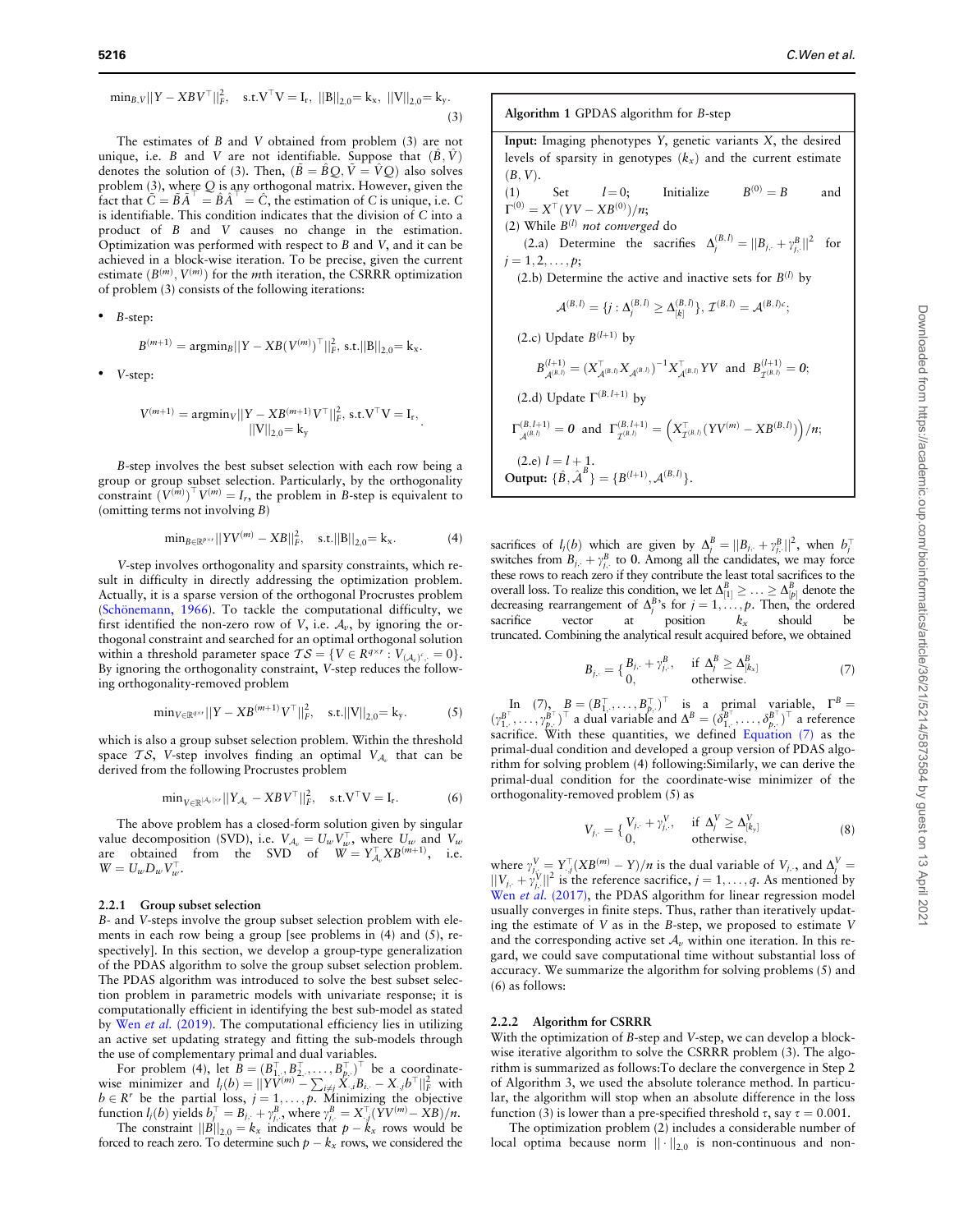# Algorithm 2 One-step GPDAS algorithm for V-step Input: Imaging phenotypes  $Y$ , genetic variants  $X$ , the desired levels of sparsity in phenotypes  $(k_y)$  and the current estimate of B. 1. Compute  $\gamma_{j,:}^V = Y_{.j}^T (XB - Y)/n$  and  $\Delta_j^V = ||V_{j,:} + \gamma_{j,:}^V||^2$  for  $j = 1, 2, \ldots, q;$ 2. Determine the active and inactive sets for  $V^{(m+1)}$  by  $\mathcal{A}^{\nu}=\{j:\Delta_{j}^V\geq \Delta_{[k_{\mathrm{y}}]}^V\},\quad \mathcal{I}^{(m+1)}_{\nu}=\{j:\Delta_{j}^V\,<\,\Delta_{[k_{\mathrm{y}}]}^V\};$ 3. Let  $W = Y_{A_v}^{\top}$ , XB and perform SVD of W, i.e.  $W = U_w D_w V_w^{\top};$ 4. Determine V by  $V_{A_v} = U_w V_w^{\top}$  and  $V_{\mathcal{I}_v} = \mathbf{0}$ Output:  $\{ \hat{V}, \hat{\mathcal{A}}^{V} \} = \{ V, \mathcal{A}^{V} \}.$

### Algorithm 3 Algorithm for CSRRR problem

Input: Imaging phenotypes Y, genetic variants  $X$ , rank  $r$ , the desired levels of sparsity in genotypes  $(k_x)$  and phenotypes  $(k_*)$ .

- 1. Initialize  $m = 0$ , and  $V^{(0)}$  as the eigenvectors associated with the top rth eigenvalues of  $Y^{\top}Y$ .
- 2. While the value of objective function in (3) not converged do

(1) Run Algorithm 1 with  $k_x$  and  $(B^{(m)}, V^{(m)})$ ; Output  $\{B^{(m+1)}, A^{(B, m+1)}\}.$ (2) Run Algorithm 2 with  $k_y$  and  $B^{(m+1)}$ ; Output  $\{V^{(m+1)}, A^{(V,m+1)}\}.$ (3)  $m = m + 1$ . Output:  $(\hat{C}, \hat{B}, \hat{V}, \hat{\lambda}^B, \hat{\lambda}^V)$ 

convex. To guarantee that the algorithm outputs the desired optimum, we adopted the warm start strategy for initialization. That is, the algorithm starts with  $k_x = 0$  and  $k_y = 0$  and computes the initial estimation  $(\hat{B}^{(0)}, \hat{V}^{(0)})$ . When running the algorithm with the increase in  $k_x$ , the results with  $k_x - 1$  are fully utilized to derive the new initial estimators for the estimation with  $k_x$ , such that the active set is incrementally updated by adding the most promising index determined by  $\Delta_j^B$  in (7). This warm start strategy is highly effective in finding a stationary solution. A similar phenomenon can be observed in the PDAS algorithm (Wen et al.[, 2017](#page-8-0)).

Provided that the true relevant predictor is small and  $p \le O(e^n)$ , the computational complexity of the PDAS algorithm for linear regression is  $O(np)$ , which is a linear time with respect to *n* and *p* (Wen et al.[, 2017\)](#page-8-0). Similarly, we can expect that the computational cost of GPDAS algorithm, that is, Algorithm 1 or Algorithm 2, is  $O(npq)$ . Through enormous experiments, Algorithm 3 can converge by several steps in most situations. The reason might be an unbiased estimation of B and V resulting from our GPDAS algorithm.

# 3 Experiments

## 3.1 Tuning parameter selection

The performance of Algorithm 3 depends on three tuning parameters in problem (2), i.e. the rank r, the sparsity  $k_x$  of genetic variants

and the sparsity  $k_y$  of imaging phenotypes. Numerous wellestablished methods are available for the selection of tuning parameters. If an individual validation dataset is available, we can determine the optimal tuning parameters by selecting those with the smallest prediction error. However, real data are often scarce in practice. Thus, K-fold cross validation was used to estimate the prediction error and for comparison with different models. Here, the prediction error is defined by

$$
PE(r, k_x, k_y) = \frac{1}{nq} ||Y - X\hat{C}(r, k_x, k_y)||_F^2,
$$
\n(9)

where  $\hat{C}(r, k_x, k_y)$  is the CSRRR coefficient estimator with the combination of tuning parameters  $\{r, k_x, k_y\}$ .

The optimal tuning parameters were determined among a set of three-dimensional grid points. For each triple combination  $\{r, k_x, k_y\}$ , the CSRRR estimator was obtained via Algorithm 3, and the prediction error was calculated. We then selected the optimal model with the smallest prediction error. In simulations, we calculated the prediction error on a validation dataset to minimize the influence of tuning parameter selection methods on performance comparison. In our real data analysis, we used nested cross validation to compute the prediction error.

# 3.2 Simulation studies

In this section, we evaluated the performance of the proposed method on simulated data and compared the proposed method with four others: (i) threshold SVD method (TSVD, Ma et al.[, 2014](#page-8-0)); (ii) sparse-reduced rank regression (sRRR, Mishraet al., 2017); (iii) SCCA [\(Witten](#page-8-0) et al., 2009) and (iv) fast voxel-wise genome-wide as-sociation analysis (FVGWAS, [Huang](#page-8-0) et al., 2015). The former three are the widely used multivariate methods in imaging genetics study, whereas the last one is a state-of-the-art univariate method.

#### 3.2.1 Simulation settings

The SNP data were generated as follows. The linkage disequilibrium (LD) blocks between SNPs were simulated by the default method of Haplotview and PLINK [\(Barrett](#page-7-0) et al., 2005; [Gabriel](#page-8-0) et al., 2002; [Purcell](#page-8-0) *et al.*, 2007). We first simulated  $n = 1000$  subjects by randomly combining the haplotypes of HapMap CEU subjects. We then used PLINK to determine the LD blocks based on these subjects. Finally, we randomly selected 150 blocks and combined the haplotypes of HapMap CEU subjects in each block to form genotype variables. In each block, we randomly drew 10 SNPs, achieving 1500 SNPs for each subject. To avoid collinearity in the model, we screened out the SNPs with the same values. After this quality control process, we attained  $n = 1000$  observations and 999 SNPs in total.

For the imaging phenotypes, we generated ROI data from Model (1) with  $C = BV^{\top}$ . Matrix  $B \in \mathbb{R}^{p \times r}$  corresponds to the coefficients of latent factors of SNPs, whereas matrix  $V \in \mathbb{R}^{q \times r}$  corresponds to those of latent factors of ROIs. Therefore, the zero rows in B and V represent irrelevant ROI–SNP pairs. In our simulation, we pre-fixed the first  $k_y$  ROIs as the affected ROIs associated with the causal SNPs and regarded the first  $k_x$  SNPs as the causal SNP. This condition indicates that the first  $k_x$  rows of the low-rank matrix B and the first  $k_v$  rows of the low-rank matrix V were set to non-zero effect magnitude. To fully evaluate the stability among different associations between imaging phenotypes and genetic variants, we drew the non-zero elements from Uniform distribution  $U(-1, 1)$  or standard Normal distribution N(0, 1). To mimic the ADNI data, we fixed the dimension of ROIs as  $q = 100$ , the rank as  $r = 3$  and the number of affected ROIs as  $k_y = 10$ . The number of causal SNPs ranged from  $k_x = 30$  to  $k_x = 150$  with a step size of 30 to explore the effect of  $k_x$ on the performance of different methods.

To fully evaluate the influence of noise E on the performance, we considered the following generation mechanisms:

Case 1:  $E \sim \mathcal{N}(0, \Sigma)$ ,  $\Sigma = I$ ; Case 2:  $E \sim \mathcal{N}(0, \Sigma)$ ,  $\Sigma_{ij} = 0.5^{|i-j|}, i, j = 1, ..., q;$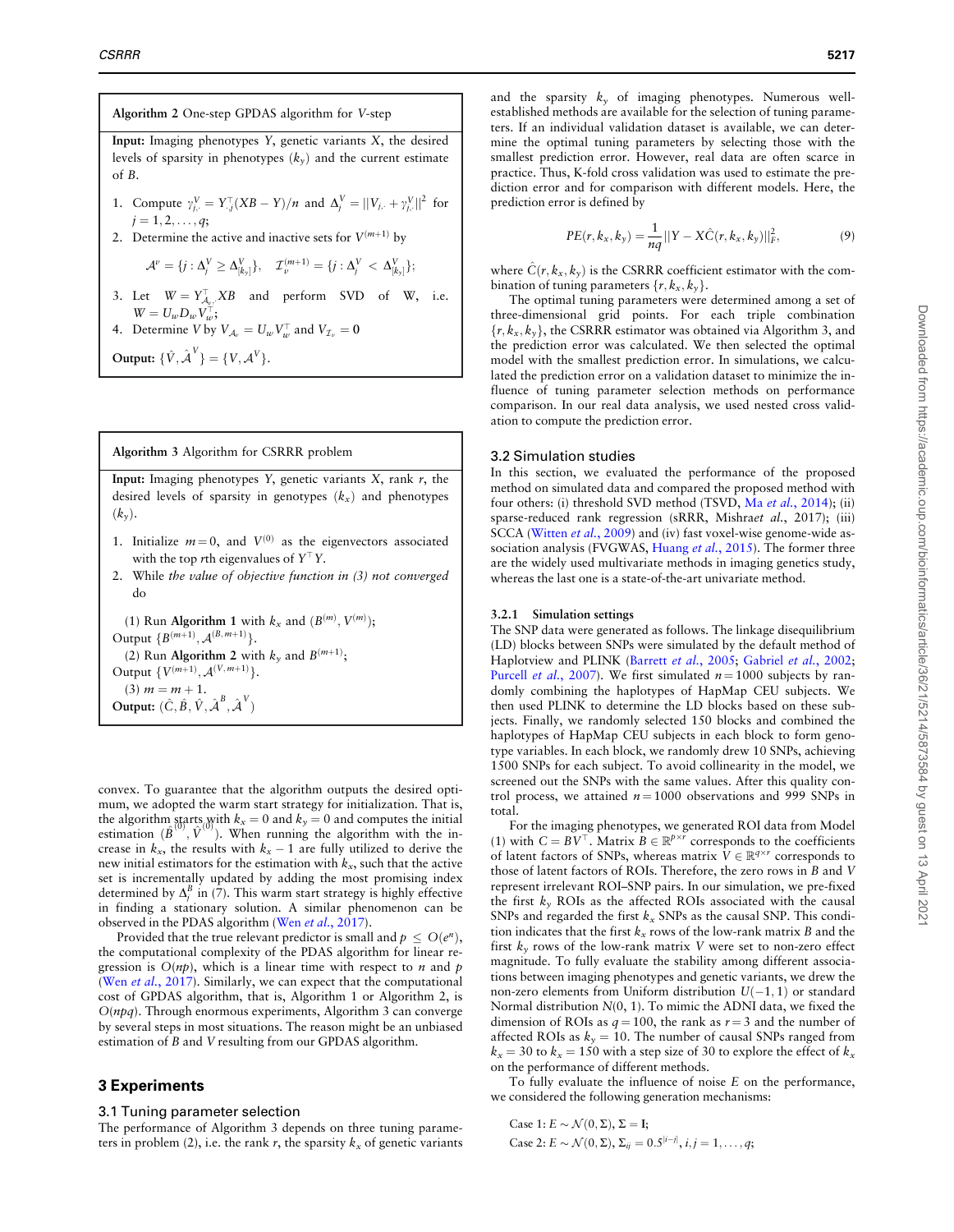Case 3: 
$$
E
$$
,  $E \sim \mathcal{N}(0, 4 \times \Sigma)$ ,  $\Sigma_{ij} = 0.5^{|i-j|}$ ,  $i, j = 1, ..., q$ ;  
Case 4:  $E \sim \chi^2(3)$ .

Cases 1 and 2 investigate the finite performance with different correlation; Case 3 illustrates the influence by small signal-to-noise ratios. Case 4 considers the performance with the noise being drawn from non-Gaussian and skewness distribution.

Overall, 40 different scenarios of simulation settings and 100 replications were conducted for each setting. In each replication, we randomly divided the 1000 subjects into sets: a training dataset with a size of 700, a validation dataset with a size of 200 used for determining the optimal tuning parameters by the prediction error and a test dataset with a size of 100. For each coefficient matrix estimator  $\hat{C}$ , we measured the estimation and predictive accuracy in terms of the mean-squared error:

$$
Est = ||C - \hat{C}||_F^2, \quad Pred = ||X_{test}C - X_{test}\hat{C}||_F^2/nq,
$$

where  $X<sub>test</sub>$  is obtained from the test dataset. We also reported the estimated number of causal SNPs  $\hat{k}_x$  and the estimated number of affected ROIs  $\hat{k}_y$ . The performance of relevant variable detection was evaluated by sensitivity and specificity. For SNPs or predictors, the sensitivity and specificity are defined as

$$
\text{Senx} = \frac{|\mathcal{A}_x \cap \hat{\mathcal{A}}_x|}{|\mathcal{A}_x|}, \quad \text{Specx} = \frac{|\mathcal{I}_x \cap \hat{\mathcal{I}}_x|}{|\mathcal{I}_x|};
$$

where  $\hat{\mathcal{A}}_x$  and  $\hat{\mathcal{I}}_x$  are the selected casual SNPs set and non-casual SNPs set, respectively.  $A_x$  and  $I_x$  are the true casual SNPs set and non-casual SNPs set, respectively. Similarly, for ROIs or responses, the sensitivity and specificity are defined as

$$
\text{Seny} = \frac{|\mathcal{A}_y \cap \hat{\mathcal{A}}_y|}{|\mathcal{A}_y|}, \quad \text{Spey} = \frac{|\mathcal{I}_y \cap \hat{\mathcal{I}}_y|}{|\mathcal{I}_y|},
$$

where  $\hat{\mathcal{A}}_y$  and  $\hat{\mathcal{I}}_y$  are the selected affected and non-affected ROI sets, respectively.  $A_v$  and  $\mathcal{I}_v$  are the true affected and non-affected ROI sets, respectively.

#### 3.2.2 Simulation results

The average results are reported over 100 repetitions in Supplementary Tables. [Supplementary Tables S1–S8](https://academic.oup.com/bioinformatics/article-lookup/doi/10.1093/bioinformatics/btaa650#supplementary-data) summarize the results of all scenarios. Given that SCCA and FVGWAS offer no coefficient matrix as output, the values of Pred and Est are unavailable for these specific methods. In addition, FVGWAS based on hypothesis test method needs to pre-specify the selected number of causal  $\hat{k_{x}}$  and affected ROIs  $\hat{k_{y}}$ . Thus, for each scenario, we set the true  $k_{x}$ and  $k_y$  as corresponding estimated  $\hat{k}_x$  and  $\hat{k}_y$ , respectively, and opted not to report the results.

The values of Pred, Est and bias in  $\hat{k}_x$  increased as  $k_x$  increased for all methods except SCCA and FVGWAS, where the values were unavailable, and the Senx value from FVGWAS decreased significantly. These findings suggest that a high  $k_x$  value or number of causal SNPs leads to increased challenges in effective detection and parameter estimation. However, in all cases, our CSRRR method consistently yielded better performance than the other methods in terms of prediction and estimation error with better Pred values and smallest Est values. For the variable selection performance, the estimated number of causal SNPs  $\hat{k}_x$  and the estimated number of affected ROIs  $\hat{k_y}$  from our method are always close to the true values. This condition suggests that our CSRRR approach is less influenced by the number of true causal SNPs than the other existing methods.

Given the influence of different correlations within the noise matrix E, the results in [Supplementary Tables S1–S4](https://academic.oup.com/bioinformatics/article-lookup/doi/10.1093/bioinformatics/btaa650#supplementary-data) remained almost the same for all methods. In Case 3, when the variance of noise was doubled, the measurements for all methods worsened compared with those in Case 2. Still, among these methods, our CSRRR consistently yielded a model with higher sensitivity and specificity. Moreover, compared with sRRR and TSVD, CSRRR had the smallest reduction in terms of prediction and estimation accuracy. In

Case 4, in which a non-Gaussian noise was considered, both sRRR and TSVD showed poor performance in selecting related ROI–SNP pairs and estimating the regression coefficient matrix. By contrast, CSRRR yielded the smallest prediction error and estimation error and excellently identified the true causal SNPs and affected ROIs.

The above analysis reflects that the generation mechanism of E considerably influences the performance, whereas CSRRR is competitive for its anti-interference capability. We also examined the effect of different generation mechanisms of non-zero elements in C by comparing the results in [Supplementary Tables S1–S8.](https://academic.oup.com/bioinformatics/article-lookup/doi/10.1093/bioinformatics/btaa650#supplementary-data) The results from the uniformly distributed coefficients are expectedly better than those from normally distributed coefficients because the variance in non-zero elements in C is notably smaller than that in uniform distribution. In summary, the proposed CSRRR method has superior accuracy and stability in prediction, estimation accuracy and selection of relevant ROI–SNP pairs. The results suggest that our CSRRR approach is suitable for use in real data analysis.

#### 3.2.3 Computation time

In this section, we present three numerical experiments to show how the proposed method scales with the number of subjects  $n$ , dimension of phenotypes q and the number of SNPs  $p$ . Following the settings in Section 3.2.1, we generated simple simulated data with rank  $r = 3$ , number of causal SNPs  $k_x = 100$  and number of affected ROIs  $k_y = 50$ . The first  $k_x$  rows and  $k_y$  columns of the coefficient matrix  $C \in \mathbb{R}^{p \times q}$  and noise matrix  $E \in \mathbb{R}^{n \times q}$  were drawn from the standard Normal distribution. The baseline parameters for the sample size *n*, the number of SNPs  $p$  and the number of ROI  $q$  is  $(n, p, q) = (500, 1000, 100)$ . In each experiment, we varied one parameter while fixing the other two at the baseline values. Specifically, we allowed  $p$  to increase from 6000 to 15 000 by a step size of 1000 in Experiment 1, let q increase from 500 to 5000 by a step size of 500 in Experiment 2 and enabled n to increase from 1000 to 10 000 by a step size of 1000 in Experiment 3.

[Figure 1](#page-5-0) summarizes the results. The computation time increased at a linear rate of  $n$ ,  $p$  and  $q$ , coinciding with the analysis of computational complexity in Section 2.2.2. Furthermore, our proposed yield is a sparse estimator obtained in several seconds with  $p$  in 10 000 s, and it shows the possibility of our proposal in handling high-dimensional data.

### 3.3 ADNI data analysis

#### 3.3.1 Data processing

To illustrate the usefulness of the proposed method, we considered the genetic data and structural magnetic resonance imaging (MRI) scans provided by ADNI database (<http://adni.loni.usc.edu/>). ADNI was launched in 2003 by the National Institute on Aging, the National Institute of Biomedical Imaging and Bioengineering, the Food and Drug Administration, private pharmaceutical companies and non-profit organizations as a \$60 million and 5-year public–private partnership. The primary goal of ADNI was to test whether serial MRI, PET and other biological markers are useful in clinical trials of mild cognitive impairment (MCI) and early AD. The determination of sensitive and specific markers of very early AD progression is intended to aid researchers and clinicians to develop new treatments and monitor their effectiveness and estimate the time and cost of clinical trials. ADNI subjects aged 55–90 years old and from over 50 sites across the USA and Canada participated in the research; more detailed information is available at ([www.adni-info.](http://www.adni-info.org) [org\)](http://www.adni-info.org).

Data from 708 (421 men and 287 women, aged 75.42  $\pm$ 6.76 years) subjects with the structural MRI data of 164 AD, 346 MCI and 198 normal control provided by the ADNI dataset were used. All MRI data were processed under the following steps to extract ROI data from the MRI data: (i) non-parametric non-uniform bias correction for image intensity inhomogeneity correction ([Sled](#page-8-0) et al.[, 1998](#page-8-0)); (ii) skull stripping (Wang et al.[, 2014](#page-8-0)) and warping a labeled template to each skull-stripped image for the removal of the cerebellum (aBEAT in version 1.0, [http://www.nitrc.org/projects/](http://www.nitrc.org/projects/abeat) [abeat\)](http://www.nitrc.org/projects/abeat); (iii) registration of all images to a common template using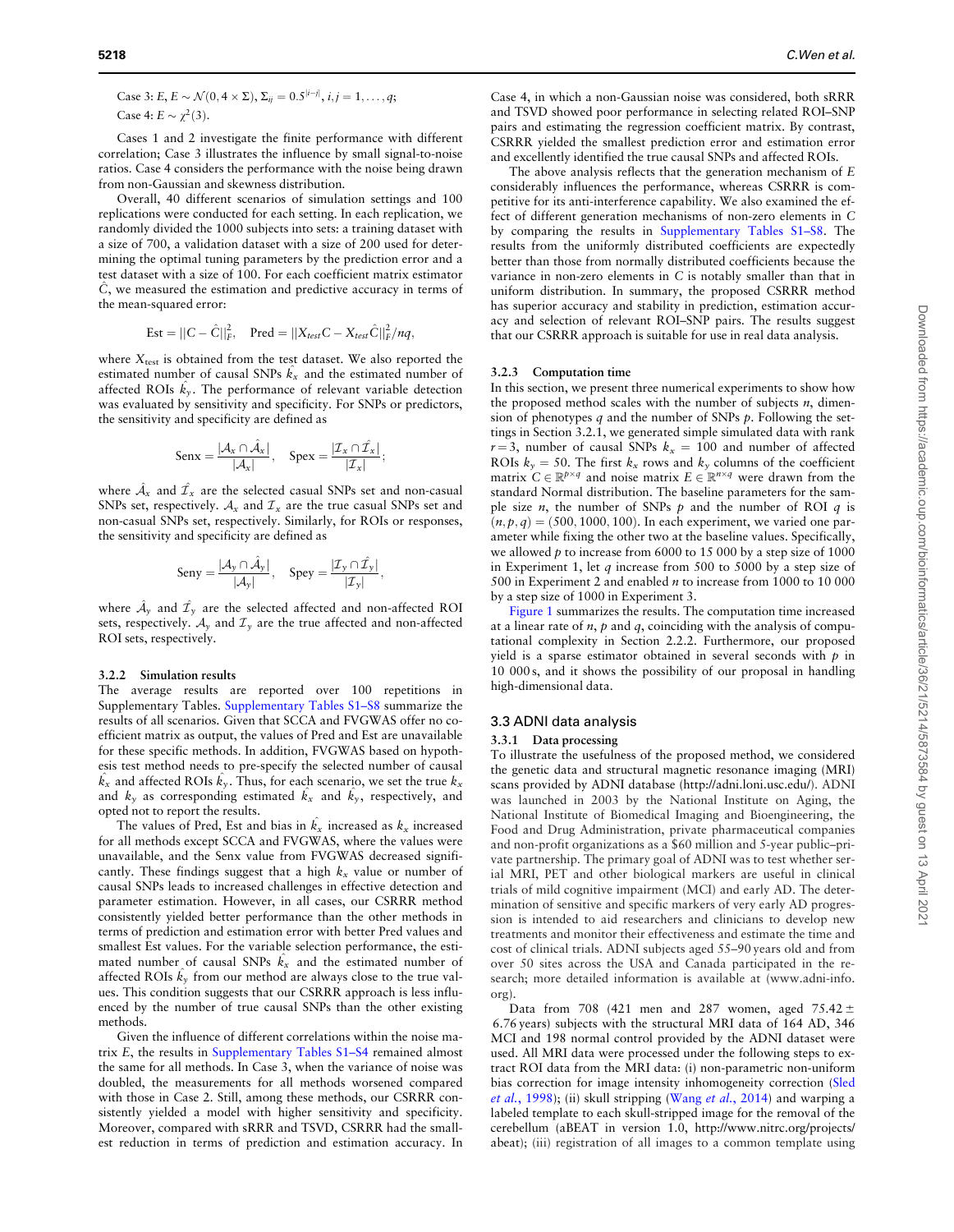<span id="page-5-0"></span>

Fig. 1. Computation time with varying number of SNPs  $p$  (left panel), the number of ROIs  $q$  (middle panel) and the number of subjects  $n$  (right panel)



Fig. 2. Manhattan plot of ADNI ROI volume GWAS



Fig. 3. QQ plot of ADNI ROI volume GWAS

the 4 D-HAMMER method [\(Shen and Davatzikos, 2004\)](#page-8-0); (iv) auto-matic labeling of 93 ROIs on the template ([Tzourio-Mazoyer](#page-8-0) et al., [2002\)](#page-8-0); (v) ROI label projection from the template image to each MRI image and (vi) calculation of the volume of each ROI in the labeled image.

We considered the 818 subjects' genotype variables, which includes 620 901 SNPs, acquired using the Human 610-Quad BeadChip (Illumina, Inc., San Diego, CA) in the ADNI database. We performed quality control and SNP screening on the SNP data as introduced in a previous study [\(Huang](#page-8-0) et al., 2015). Moreover, we imputed the remaining missing genotype variables as the modal value. After these procedures, we retained 708 subjects, and each subject had 501 584 SNPs during the subsequent analysis.

## 3.3.2 Data analysis

We considered the volumes of 93 ROIs as multivariate phenotypic responses to carry out ADNI data analysis via CSRRR. Given that only a small set of SNPs is effective and causal, instead of using the whole set of 501 584 SNPs, we focused on important SNPs that have significant associations with the volumes of 93 ROIs in this study. To detect these important SNPs, we first pre-screened the whole set of 501 584 SNPs based on the P-values obtained from multivariate analysis of variance (MANOVA). We used Pillai's trace test in MANOVA because it is often considered a robust and powerful test statistic ([Tabachnick](#page-8-0) et al., 2007). Specifically, we regressed all volumes of 93 ROIs to each SNP and selected SNPs corresponding to the first 1000 minimum P-values as the predictors of our algorithm. Moreover, to eliminate the influence of covariates (an intercept, gender, age, whole brain volume and the top five principal component scores in SNPs), we regressed ROIs to these covariates and regarded the resulting residuals as the responses of our algorithm.

With the pre-screening procedure, the P-values of the whole set of 501 584 SNPs were calculated. Figures 2 and 3 show the Manhattan and QQ plots of the GWAS results of all volumes of 93 ROIs, respectively. The Manhattan plot is a plot of the  $-\log_{10}(P)$ values of the association statistic on the y-axis versus the chromosomal position of SNPs on the x-axis. SNPs with high  $-\log_{10}(P)$ values represent high associations with ROIs. In Figure 2, three SNPs are associated with the 93 ROIs in the pre-screening procedure at the  $10^{-5}$  significant level. The QQ plot shows the observed association  $-\log_{10}(P)$ -values for all SNPs on the y-axis versus the expected uniform distribution of  $-\log_{10}(P)$ -values under the null hypothesis stating the lack of association on the x-axis. As shown in Figure 3, the observed association  $-\log_{10}(P)$ -values fit well with the expected  $-\log_{10}(P)$ -values. The  $-\log_{10}(P)$ -values in the upperright tail of the distribution showed a significant deviation, suggesting strong associations between these SNPs and the 93 ROIs.

In this study, rank r, the number of causal SNPs  $k_x$  and the number of affected ROIs  $k_y$  should be determined in our optimization problem. We set the maximum range  $(r_{max}, k_{x_{max}}, k_{y_{max}})$  of these parameters to 10, 30 and 30. Thus, 9000 candidate parameter combinations  $(r, k_x, k_y)$  were obtained in total. We applied two nested cross-validation loops to evaluate the proposed method and select the optimal parameters, where 3- and 5-fold cross validations were used for the external and inner loops, respectively. For the external 3-fold cross validation, all 708 samples were divided into three subsets with the same proportion of each class label to retain the consistency of data distribution with the whole 708 samples. For each run, we successively selected one of the three parts as the testing set to calculate the prediction error, whereas the remaining samples in the other two subsets were combined and used as the training set for model fitting. Moreover, parameter tuning was evaluated with the inner 5-fold cross validation of the training set. Specifically, the training set can be further split into a training and validation parts. By varying the values of the different parameters, the proposed model was fitted, and the coefficient matrix was estimated using the samples in the training part. The prediction errors were obtained during validation. This process was repeated five times. Therefore, for each parameter combination, we can achieve an error by averaging the five prediction error values. Finally, we used the training set and the parameter combination with the smallest average error to fit the model again and calculated the prediction error in the testing set. Then, we performed the external 3-fold cross validation to obtain three prediction errors and selected the parameters with the minimum prediction error. With these procedures, we finally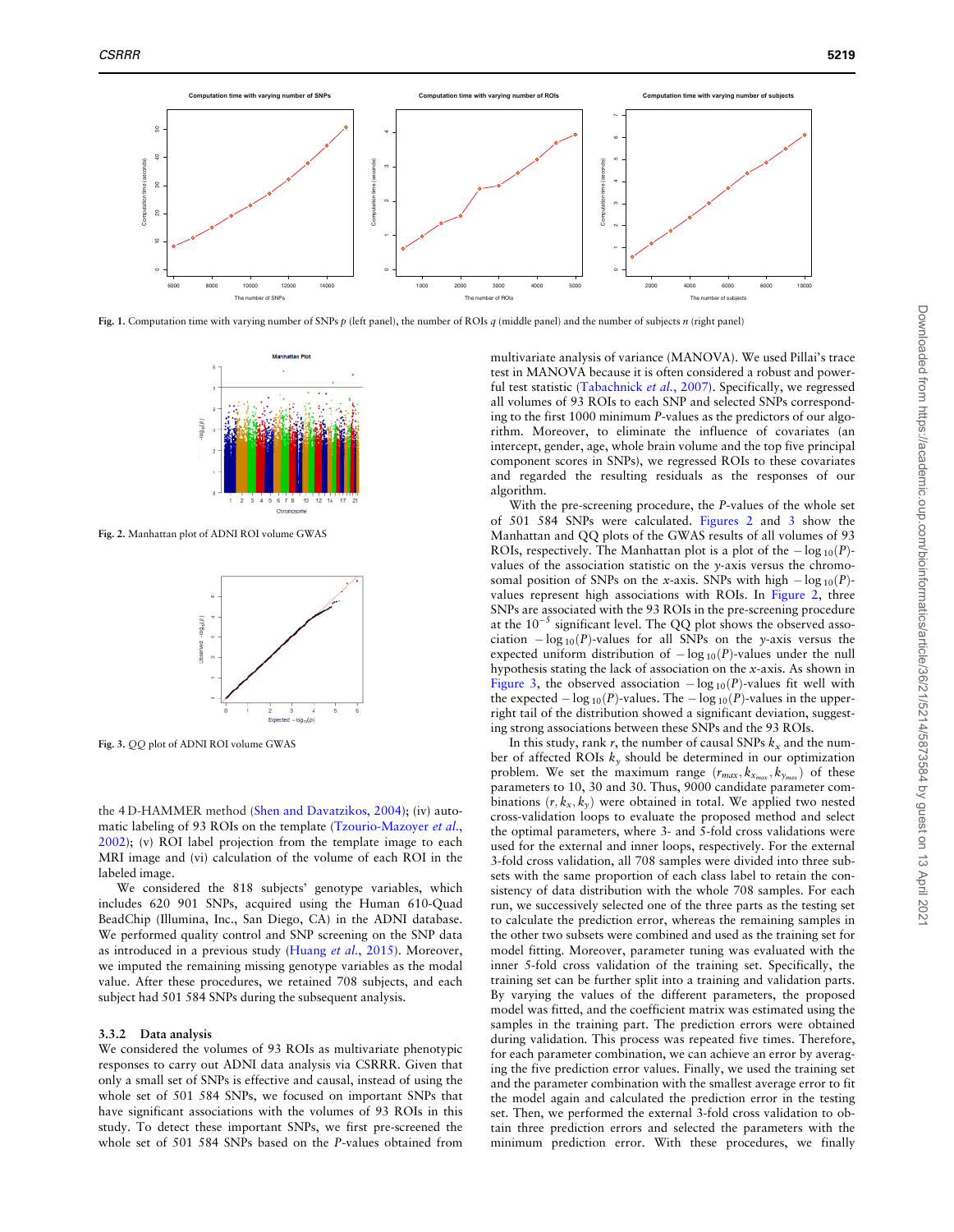<span id="page-6-0"></span>**5220** C.Wen et al.

Table 1. Six selected SNPs, and '–' in the table indicates the item was not found to correspond to genes

| <b>CHR</b>     | <b>SNP</b> | BP          | Gene        | min P-value   |
|----------------|------------|-------------|-------------|---------------|
| 2              | rs10174624 | 152 599 705 | -           | $1.252e - 04$ |
| $\overline{4}$ | rs2555646  | 175 437 613 | <b>HPGD</b> | $1.440e - 04$ |
| 8              | rs1866698  | 137 522 988 | -           | $3.805e-04$   |
| 11             | rs835989   | 44 949 238  | TSPAN18     | $2.915e-0.5$  |
| 12             | rs7297570  | 95 471 330  | FGD6        | 1.688e-04     |
| 19             | rs2075650  | 45 395 619  | TOMM40      | $2.419e - 09$ |

Table 2. P-values between SNP rs2075650 and 13 selected ROIs

|    | <b>ROI</b>                          | P-value        |    | <b>ROI</b>                   | P-value       |
|----|-------------------------------------|----------------|----|------------------------------|---------------|
|    | Amygdala right                      | $2.419e - 09$  |    | Hippocampal formation left   | $4.532e - 08$ |
| 3  | Hippocampal formation right         | 1.141e-07      |    | Entorhinal cortex right      | $2.747e - 06$ |
| 5  | Amygdala left                       | $6.370e - 06$  | 6  | Uncus left                   | $9.752e - 06$ |
|    | Superior temporal gyrus right       | $8.832e - 0.5$ | 8  | Insula left                  | 1.214e-03     |
| 9  | Middle temporal gyrus right         | 1.350e-03      | 10 | Uncus right                  | 1.584e-03     |
| 11 | Middle temporal gyrus left          | 1.739e-03      | 12 | Superior temporal gyrus left | $3.661e - 03$ |
| 13 | Medial occipitotemporal gyrus right | $3.175e - 01$  |    |                              |               |



Fig. 4. Selected slices of  $-\log_{10}(P)$ -values for the selected ROIs corresponding to the SNP rs2075650

obtained the three optimal parameters, whose values were  $\hat{r} =$ 2,  $\hat{k_x} = 6$  and  $\hat{k_y} = 13$ , respectively.

The six selected SNPs are listed in Table 1, where the minimum P-value of each SNP is the smallest P-value by regressing the SNP to each selected ROI. From Table 1, the minimum P-value was achieved by SNP rs2075650 in translocase of outer mitochondrial membrane 40 homolog (TOMM40). Thus, we regressed each selected ROI to SNP rs2075650 to calculate the P-values between this SNP and 13 selected ROIs in Table 2. As shown from the P-values in Table 2, the TOMM40 gene is significantly related to amygdala and hippocampus, which play primary roles in the processing of memory and cognition. Therefore, the TOMM40 gene, amygdala and hippocampus are highly related to AD. Figure 4 shows the maps of several selected slices of  $-\log_{10}(P)$ -values for the selected ROIs corresponding to the SNP rs2075650. In the figure, symmetric clustering across the left and right hemispheres was inspected in selected 13 ROIs. For most brain regions, the brain structures are highly symmetric between hemispheres. Therefore, symmetric associations of SNPs and ROIs can be biologically observed.

The relationship between TOMM40 gene and AD has been discovered and confirmed in several biomedical and clinical studies ([Huang](#page-8-0) et al., 2015). [Figures 2](#page-5-0) and [3](#page-5-0) indicate that several SNPs that were considered significant. This strong interaction weakened the effect of other SNPs on ROI. Thus, the effects of other SNPs on AD are not conducive to identification. To identify more meaningful SNPs and ROIs related to AD, we set a suitable rank  $r = 3$  and directly performed Algorithm 3 on 30 SNPs and their corresponding 20 ROIs, i.e.  $k_x = 30$  and  $k_y = 20$ .

[Table 3](#page-7-0) lists the selected 30 important SNPs associated with 20 ROIs, including the corresponding SNPs, CHR IDs, base pair values, minimum P-values and genes. Among the 30 SNPs, the following genes were detected: TOMM40 in CHR 19 is related to AD; PPM1H in CHR 12 is linked with increased AD risk [\(Badhwar](#page-7-0) et al.[, 2017\)](#page-7-0); variation close to MTNR1A (CHR 4) is a shared genetic risk factor for AD in old age [\(Sulkava](#page-8-0) et al., 2018); ZNF827 in CHR 4 is associated with APoE4 non-carriers of AD [\(Jiang](#page-8-0) et al., [2015\)](#page-8-0); RPA1 in CHR 17 is identified to late-onset AD ([Cong](#page-7-0) et al., [2017\)](#page-7-0). Moreover, we observed several SNPs with potential risks and whose influence on AD has not been revealed in literature. For example, SLC2A1 is related to brain development and function ([Gao](#page-8-0) et al.[, 2012\)](#page-8-0); SGCZ and TSPAN18 are reported to be associated with schizophrenia and bipolar disorder (Chen et al.[, 2017](#page-7-0)); LRRTM4 is linked to cognitive impairment (Chen et al.[, 2019](#page-7-0)). Therefore, further investigation should be conducted on these genes in the progression of AD in the future. Such findings might be beneficial to the discovery of new AD-related genetic variations and the early prediction and treatment of this disease.

[Figure 5](#page-7-0) shows the  $-\log_{10}(P)$ -values of significant SNP–ROI pairs. As shown in [Figure 5](#page-7-0), symmetric ROIs across the left and right hemispheres were inspected in 20 ROIs. Among these ROIs, hippocampus, amygdala, parahippocampal gyrus, entorhinal cortex and perirhinal cortex are related to memory; superior temporal gyrus is associated with auditory processing, social cognition processes and function of language; middle temporal gyrus is linked to language processes; inferior temporal gyrus is one of the higher levels of the ventral stream of visual processing. These findings are consistent with those reported in AD prediction and AD imaging genetics studies [\(Huang](#page-8-0) et al., 2015; Ning et al.[, 2018](#page-8-0); [Zhou](#page-8-0) et al., [2019\)](#page-8-0). Therefore, the detected ROIs in our study are considered trustworthy.

# 4 Discussion

In this article, we developed a novel co-sparse best subset selection procedure in multivariate RRR model for the efficient association analysis between genetic variants and imaging phenotypes. Our CSRRR approach accurately identifies the causal SNPs and affected the ROIs simultaneously via  $l_0$  norm constraints. The simulation studies demonstrated that our method achieved competitive accuracy and superior stability in estimating regression coefficients and detected significant ROI-SNP pairs compared with the existing methods. Finally, we applied CSRRR to the association analysis in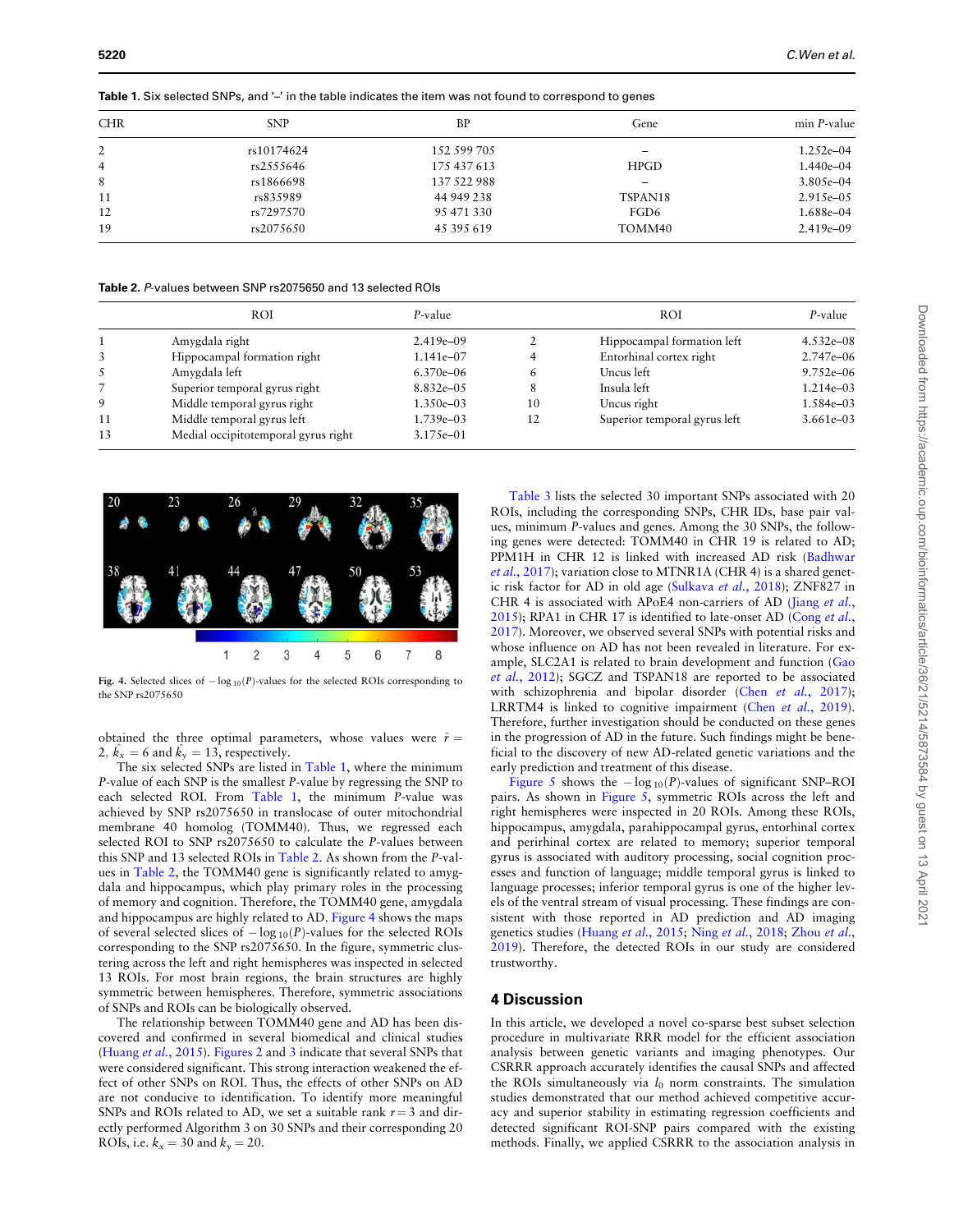<span id="page-7-0"></span>Table 3. Thirty selected SNPs associated with 20 selected ROIs

| <b>CHR</b>     | <b>SNP</b> | <b>BP</b>   | $min$ <i>P</i> -value | Gene                     | <b>CHR</b> | <b>SNP</b> | <b>BP</b>   | $min$ <i>P</i> -value | Gene          |
|----------------|------------|-------------|-----------------------|--------------------------|------------|------------|-------------|-----------------------|---------------|
| 19             | rs2075650  | 45 395 619  | $2.419e - 09$         | TOMM40                   | 4          | rs2165666  | 187 461 706 | $8.679e - 06$         | MTNR1A        |
| 20             | rs6014689  | 54 907 329  | $1.635e - 0.5$        | $\overline{\phantom{0}}$ | 11         | rs835989   | 44 949 238  | $2.915e - 0.5$        | TSPAN18       |
| $\overline{4}$ | rs2555646  | 17 543 7613 | $1.440e - 04$         | <b>HPGD</b>              | 9          | rs10812321 | 2.598.844   | $2.005e - 04$         | VLDLR-AS1     |
| 12             | rs10506138 | 40 312 496  | $2.352e - 04$         | SLC2A13                  |            | rs12723891 | 217 143 384 | $2.459e - 04$         | <b>ESRRG</b>  |
| 8              | rs7812836  | 30 352 258  | $2.483e - 04$         | <b>RBPMS</b>             | 4          | rs1472866  | 146 849 715 | $3.112e - 04$         | <b>ZNF827</b> |
| 1              | rs12756859 | 69 009 194  | 3.565e-04             |                          | 8          | rs1866698  | 137 522 988 | 3.805e-04             |               |
| 8              | rs2294066  | 2 046 700   | $3.992e - 04$         | MYOM2                    | 3          | rs4245878  | 32 264 265  | $5.426e - 04$         |               |
| 15             | rs4886417  | 75 330 159  | 7.874e-04             | PPCDC                    | 5          | rs10805539 | 29 931 737  | $8.277e - 04$         |               |
| 8              | rs6995750  | 14 900 324  | $1.222e - 03$         | SGCZ                     | 21         | rs2298694  | 47 650 362  | 1.287e-03             | MCM3AP-AS1    |
| 11             | rs478693   | 117 263 103 | 1.583e-03             | <b>CEP164</b>            | 3          | rs13075467 | 135 609 551 | $1.909e - 03$         |               |
| 14             | rs393170   | 60 618 604  | $2.297e - 03$         | DHRS7                    | 2          | rs10520177 | 77 228 622  | 2.668e-03             | LRRTM4        |
| 10             | rs1904592  | 72 121 024  | $2.904e - 0.3$        | LRRC <sub>20</sub>       | 19         | rs10420030 | 55 064 414  | $3.449e - 03$         |               |
| 17             | rs8077346  | 1786 133    | $4.265e - 03$         | RPA1                     | 12         | rs771972   | 63 275 017  | 5.751e-03             | PPM1H         |
| 1              | rs17408450 | 57 057 316  | $1.177e - 02$         |                          | 7          | rs1014136  | 38 229 107  | $1.994e - 02$         | STARD3NL      |
| 1              | rs2982285  | 22 506 253  | $2.592e - 02$         |                          | 2          | rs4853285  | 77 188 061  | $3.393e - 02$         | LRRTM4        |

Note: '-' in the table indicates the item was not found to correspond to genes.



Fig. 5.  $-$  log  $_{10}(P)$ -values of 30 selected SNPs associated with 20 selected ROIs

imaging genetic data from the ADNI study and obtained meaningful results. Therefore, the CSRRR approach is a valuable statistical toolbox for high-dimensional imaging genetic analysis.

Several potential issues should be addressed in future research. First, the brain structures are highly symmetric between hemispheres for most brain regions. Our proposal detected symmetric association between SNP rs2075650 and ROIs across the left and right hemispheres ([Fig. 4\)](#page-6-0) although we did not incorporate this symmetric information into Procedures (2) or (3). We can also consider this information by representing the symmetric structure as a network graph  $G = (V, E)$ , where V denotes the ROIs, and E denotes the set of undirected edges. Specifically, an edge exists between two ROIs if they are symmetric. To characterize the network G, we defined the adjacency matrix of G by  $A = (a_{ij})_{q \times q}$ , where  $a_{ij} = 1$  if ROI *i* and *j* are linked, and  $a_{ij} = 0$  otherwise. Then, the Laplacian of network G was defined by  $L = D_q - A$ , where D is the diagonal matrix with diagonal element  $d_i = \sum a_{ij}$ . In this manner, we can extend the proposed method to incorporate the symmetric information across the left and right hemispheres following

$$
\begin{array}{l}\n\min_{C}||Y - X C||_F^2 + \lambda tr(CLC^\top) \\
\text{s.t. } \text{rank}(C) \le r, ||C||_{2,0} = k_x, ||C^\top||_{2,0} = k_y,\n\end{array}
$$

where  $\lambda$ ( $>$  0) is a hyperparameter to control the amount of regularization for the symmetric structure, and  $tr(M)$  denotes the trace of matrix M. We expect that a similar algorithm, similar to the one presented in this article, will be applied for solving the above problem.

Second, in ADNI data analysis, we removed the exact collinearity before analyzing the data to guarantee the identification of coefficient matrix C. Instead, we dealt with the collinearity problem where the pair-wise correlations between covariates are extremely high by reformulating problem (2) such as that in elastic net ([Zou](#page-8-0) [and Hastie, 2005\)](#page-8-0). A regularization term  $||C||_F^2 = \lambda tr(C^\top C)$  was added to the objective function in problem (2). With this reformulation, we can solve not only the collinearity problem but also select groups of correlated variables together, such as the SNPs in the same genes or genes in the same biological 'pathway'. Here, we attempted to provide a general and basic framework for co-sparse subset selection. Our future investigation will focus on the collinearity problem.

# Funding

This work was supported by the National Natural Science Foundation of China [11801540 to C.H.W.]; the Natural Science Foundation of Guangdong [2017A030310572 to C.H.W.]; the Fundamental Research Funds for the Central Universities [WK2040170015, WK2040000016 to C.H.W.]; the National Natural Science Foundation of China [81601562 to M.Y.H.]; and Science and Technology Planning Project of Guang[Zhou \[2019](#page-8-0)04010417 to M.Y.H.]; the National Natural Science Foundation of China [11701590 to W.L.P.]; the Natural Science Foundation of Guangdong Province of China [2017A030310053 to W.L.P.]; the Young teacher program/Fundamental Research Funds for the Central Universities [17lgpy14 to W.L.P]. Data collection and sharing for this project was funded by the ADNI (National Institutes of Health Grant U01 AG024904) and DOD ADNI (Department of Defense award number W81XWH-12-2-0012).

Conflict of Interest: none declared.

#### References

- Badhwar,A. et al. (2017) Proteomic differences in brain vessels of Alzheimer's disease mice: normalization by PPAR agonist pioglitazone. J. Cerebral Blood Flow Metab., 37, 1120–1136.
- Barrett,J.C. et al. (2005) Haploview: analysis and visualization of LD and haplotype maps. Bioinformatics, 21, 263-265.
- Chen,X. et al. (2017) A novel relationship for schizophrenia, bipolar, and major depressive disorder. Part 8: a hint from chromosome 8 high density association screen. Mol. Neurobiol., 54, 5868–5882.
- Chen,Y.-C. et al. (2019) LRRTM4 and PCSK5 genetic polymorphisms as markers for cognitive impairment in a hypotensive aging population: a genome-wide association study in Taiwan. J. Clin. Med., 8, 1124.
- Cong,W. et al.; for the Alzheimer's Disease Neuroimaging Initiative. (2017) Genome-wide network-based pathway analysis of CSF t-tau/1-42 ratio in the ADNI cohort. BMC Genomics, 18.
- Du,L. et al.; for the Alzheimer's Disease Neuroimaging Initiative. (2018) A novel SCCA approach via truncated  $\ell$ 1-norm and truncated group lasso for brain imaging genetics. Bioinformatics, 34, 278–285.